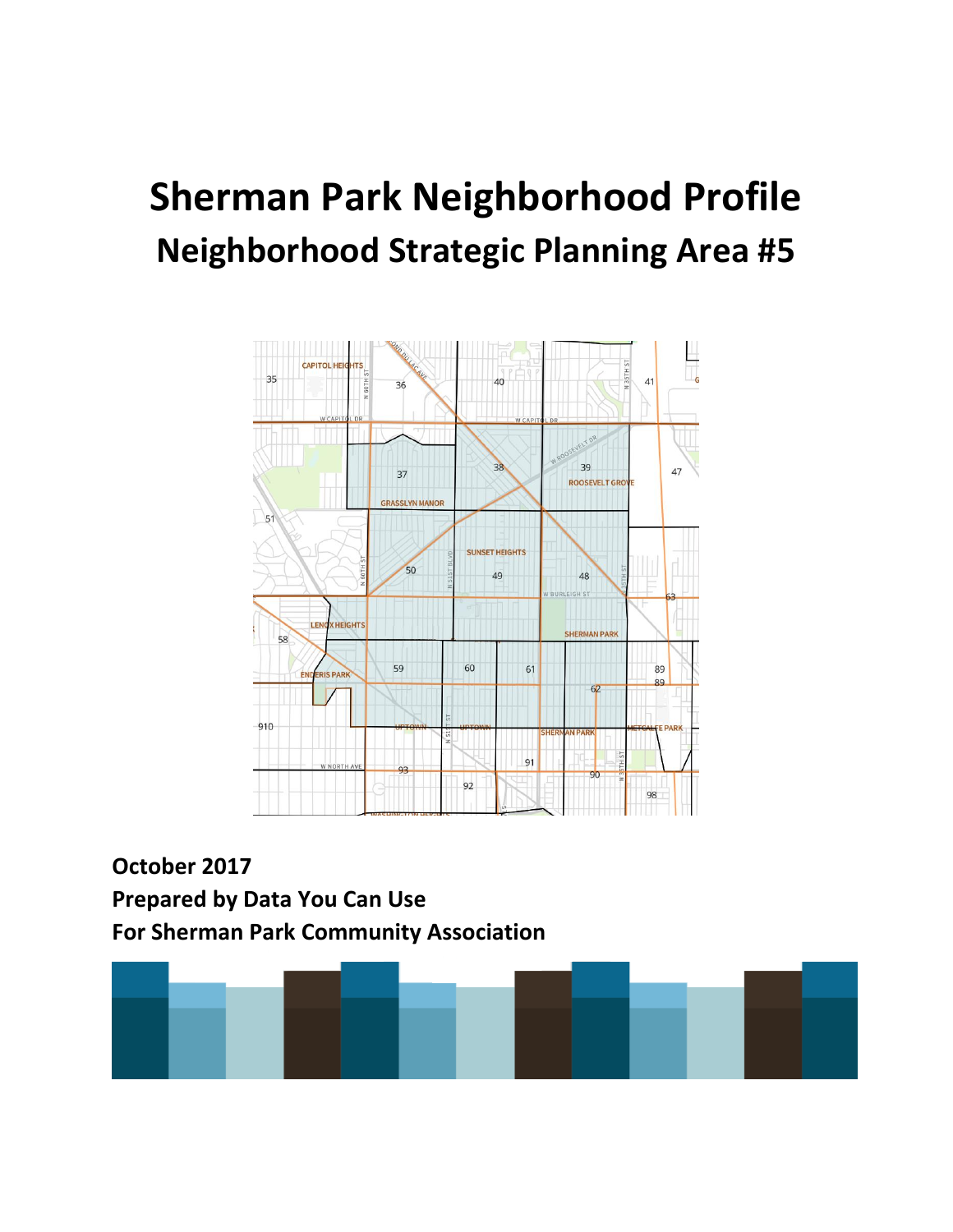**Carrie Koss Vallejo, Cassandra Leopold, and Kathleen Pritchard contributed to this report. Please direct questions or comments about this report to:**

**Carrie Koss Vallejo** Carrie@datayoucanuse.org **(414) 301-1733**

#### **Data source used in this analysis:**

American Community Survey 5 year estimates for 2014 were used in this report. Note that data are based on *estimates* from the American Fact Finder survey. Margins of error are not readily available but can be calculated as needed for this custom geography.

American Fact Finder tables referenced in this report include; B01001, B03002, B08201, B11001, B15001, B17001, B25041, B25063, S2301, S2401, S2504, S2506. [www.Factfinder.census.gov](http://www.factfinder.census.gov/)  Where there is insufficient data it is reported as NA.

#### **Geography used in this analysis:**

Census tracts: 37-39, 48-50, 59-62 were used to define the geographic area for the Sherman Park neighborhood in this report, after discussions with Sherman Park Community Association staff.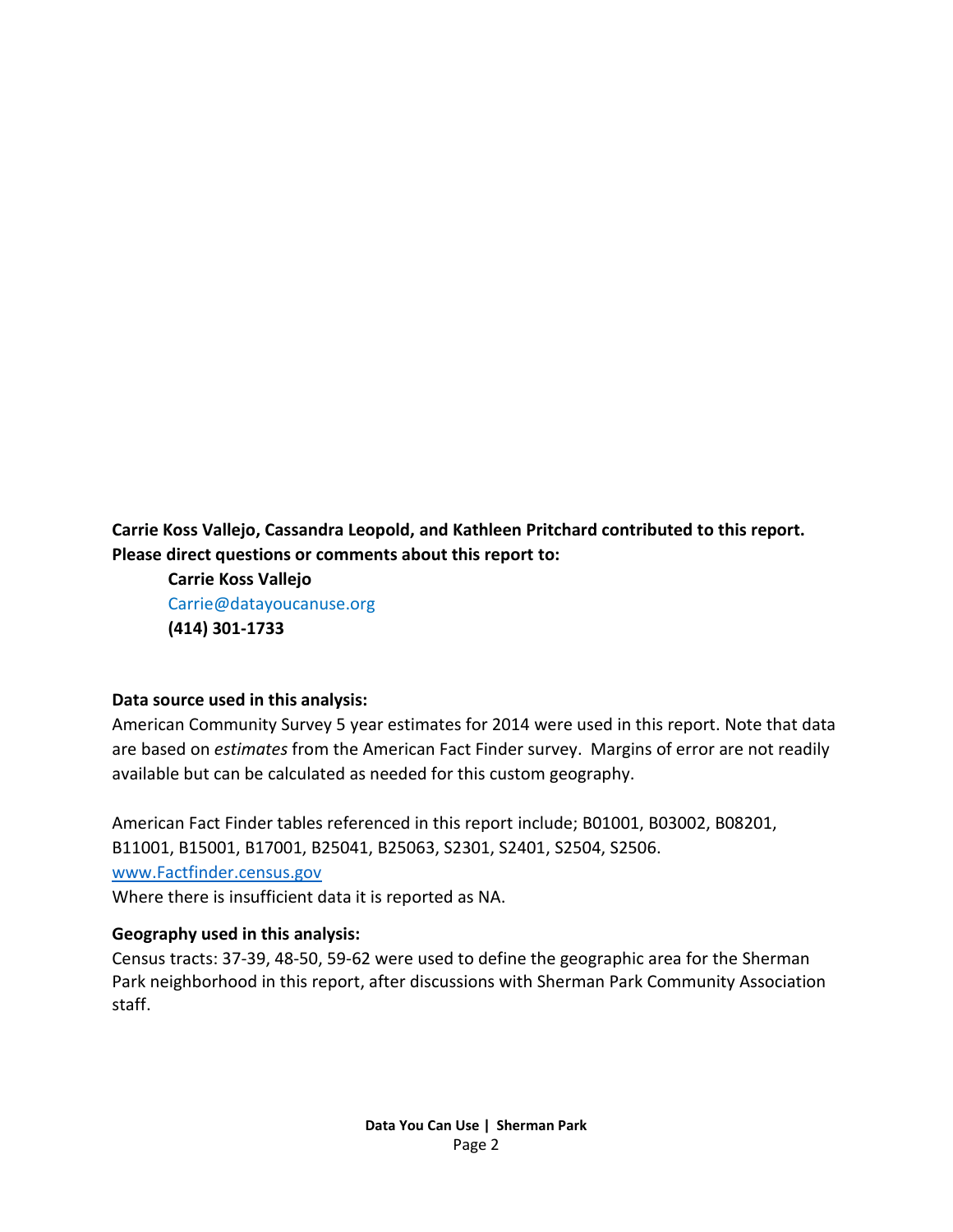## Table of Contents

## Selected characteristics for Sherman Park and the City of Milwaukee

| Table 14: Mortgage Costs for Owner Occupied Housing (with a mortgage)13 |  |
|-------------------------------------------------------------------------|--|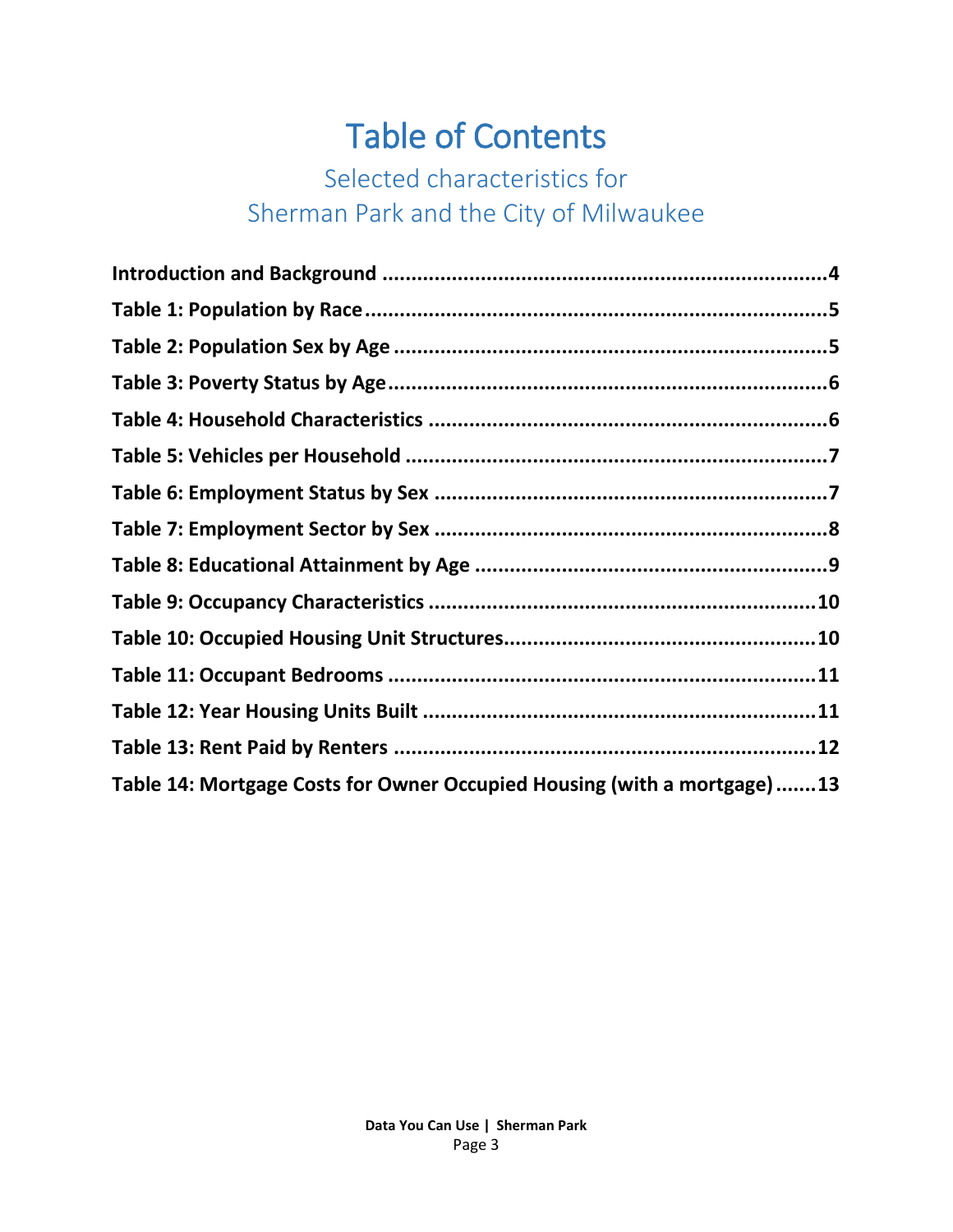#### <span id="page-3-0"></span>Introduction and Background

This report was prepared by DATA YOU CAN USE, INC, with the support of the Nonprofit Center of Milwaukee.

The framework is based on input and advice from community organizers working in the neighborhoods supported by Milwaukee's Community Development Block Grant (CDBG) program. In partnership with the Nonprofit Center, nine Neighborhood Strategic Planning (NSP) areas participated in the design and development of this template. Partners met to describe the data they wanted – data that would be useful to them in their planning, organizing, and fund development work. They also helped guide the format.

This *is* "data you can use" they concluded. It can be used with their staff, their partners, their funders, their elected officials and the residents of their neighborhoods. It can be used to supplement and support the stories and anecdotes of residents, to build a case for needed resources, and to identify more questions.

The process was replicated by three neighborhoods participating in the Building Neighborhood Capacity Program (BNCP) and subsequently by the neighborhood organizations participating in the Zilber Neighborhood Initiative. In both cases, the neighborhood organizations confirmed the geography, agreed to the core set of indicators and requested additional specialized data. All the completed reports are available on the Data You Can Use [website.](http://datayoucanuse.org/reports-and-presentations/)

This report is among the Neighborhood Profiles completed in 2017 for six additional CDBG Neighborhood Strategic Planning areas.

Plans are underway to expand this effort to additional neighborhoods and to explore how the data can be made interactive. There is also an identified "wish list" for additional data that would help organizers and residents plan their strategies and tell their story. The content and format are better because of the input of the neighborhood organizers and residents who contributed. We welcome your feedback.

Thank you.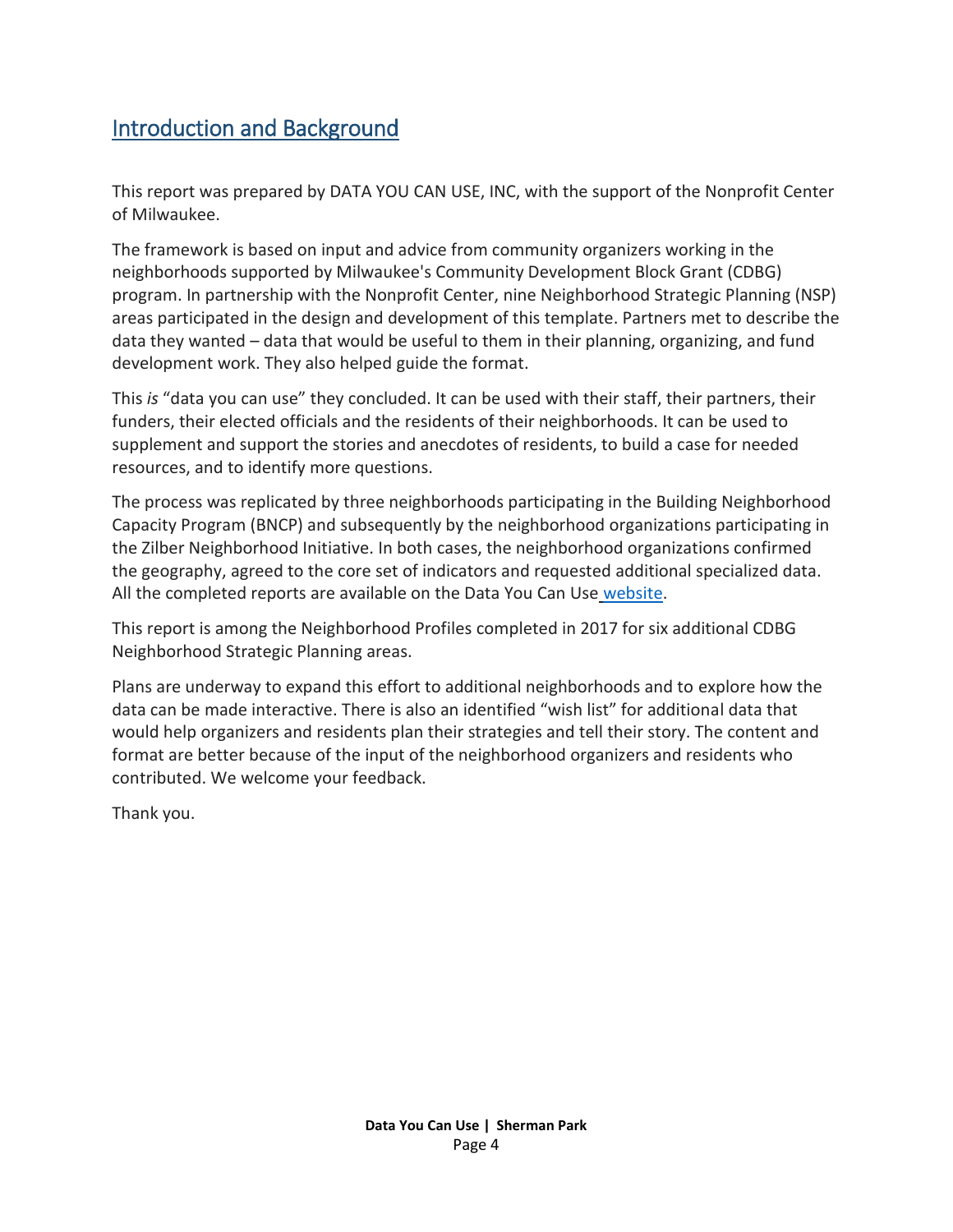#### <span id="page-4-0"></span>Table 1: Population by Race

#### 80% of Sherman Park residents are Black compared to 39% citywide.

|                                         | <b>Sherman Park</b> |              | <b>City of Milwaukee</b> |              |
|-----------------------------------------|---------------------|--------------|--------------------------|--------------|
| <b>Population by Race</b>               | Count               | <b>Share</b> | Count                    | <b>Share</b> |
| Population                              | 31,599              |              | 598,078                  | 100.0%       |
| <b>White alone</b>                      | 3,985               | 12.6%        | 218,611                  | 36.6%        |
| <b>Black or African American alone</b>  | 25,257              | 79.9%        | 232,196                  | 38.8%        |
| American Indian and Alaska Native alone | 101                 | 0.3%         | 2,690                    | 0.4%         |
| Asian alone                             | 456                 | 1.4%         | 21,986                   | 3.7%         |
| Some other race                         | 6                   | $0.0\%$      | 666                      | 0.1%         |
| Two or more races                       | 881                 | 2.8%         | 15,665                   | 2.6%         |
| <b>Hispanic or Latino</b>               | 913                 | 2.9%         | 106,086                  | 17.7%        |

*Data Source: 2014 American Community Survey Estimates, US Census Bureau*

### <span id="page-4-1"></span>Table 2: Population Sex by Age

The age distribution in Sherman Park is consistent with the City.

|                                                                         | <b>Sherman Park</b> |              | <b>City of Milwaukee</b> |              |
|-------------------------------------------------------------------------|---------------------|--------------|--------------------------|--------------|
| <b>Population Sex by Age</b>                                            | Count               | <b>Share</b> | Count                    | <b>Share</b> |
| Total:                                                                  | 31,599              |              | 598,078                  |              |
| <b>Male:</b>                                                            | 14,215              | 45.0%        | 287,843                  | 48.1%        |
| Under 5 years                                                           | 1,166               | 8.2%         | 24,253                   | 8.4%         |
| 5 to 9 years                                                            | 1,477               | 10.4%        | 22,920                   | 8.0%         |
| 10 to 14 years                                                          | 1,135               | 8.0%         | 21,362                   | 7.4%         |
| 15 to 17 years                                                          | 791                 | 5.6%         | 12,572                   | 4.4%         |
| 18 to 20 years                                                          | 819                 | 5.8%         | 16,978                   | 5.9%         |
| 21 to 24 years                                                          | 740                 | 5.2%         | 21,211                   | 7.4%         |
| 25 to 34 years                                                          | 2,117               | 14.9%        | 47,754                   | 16.6%        |
| 35 to 54 years                                                          | 3,393               | 23.9%        | 70,186                   | 24.4%        |
| 55 to 66 years                                                          | 1,826               | 12.8%        | 32,103                   | 11.2%        |
| 67 years and older                                                      | 751                 | 5.3%         | 18,504                   | 6.4%         |
|                                                                         |                     |              |                          |              |
| <b>Female:</b>                                                          | 17,384              | 55.0%        | 310,235                  | 51.9%        |
| Under 5 years                                                           | 1,365               | 7.9%         | 23,503                   | 7.6%         |
| 5 to 9 years                                                            | 1,329               | 7.6%         | 21,163                   | 6.8%         |
| 10 to 14 years                                                          | 1,216               | 7.0%         | 21,053                   | 6.8%         |
| 15 to 17 years                                                          | 904                 | 5.2%         | 12,867                   | 4.1%         |
| 18 to 20 years                                                          | 665                 | 3.8%         | 16,999                   | 5.4%         |
| 21 to 24 years                                                          | 1,015               | 5.8%         | 22,753                   | 7.3%         |
| 25 to 34 years                                                          | 2,375               | 13.7%        | 52,031                   | 16.8%        |
| 35 to 54 years                                                          | 4,590               | 26.4%        | 75,693                   | 24.4%        |
| 55 to 66 years                                                          | 2,638               | 15.2%        | 35,410                   | 11.4%        |
| 67 years and older                                                      | 1,287               | 7.4%         | 28,763                   | 9.3%         |
| Data Source: 2014 American Community Survey Estimates, US Census Bureau |                     |              |                          |              |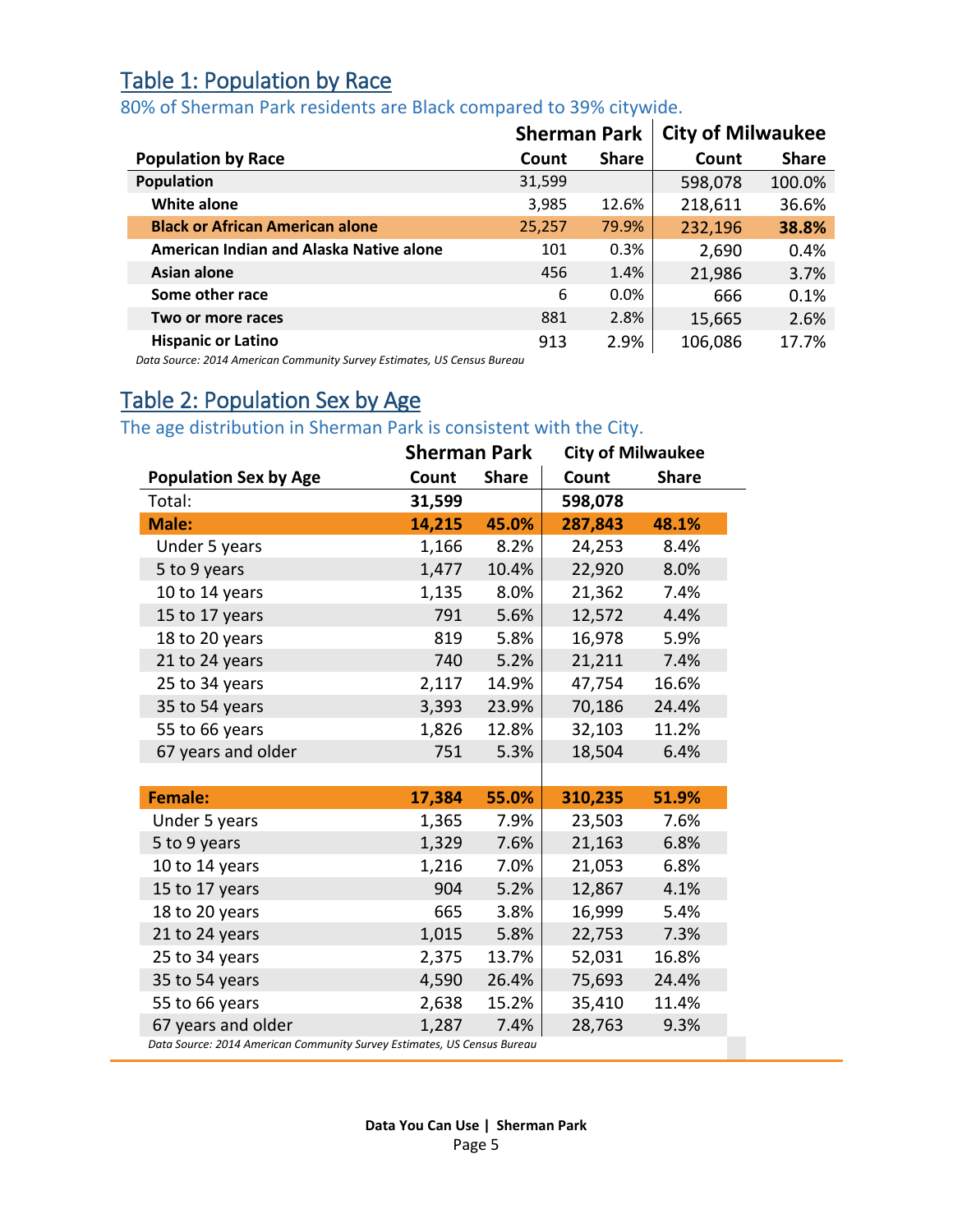#### <span id="page-5-0"></span>Table 3: Poverty Status by Age

32% of Sherman Park residents live below the poverty level compared to 29% citywide.

|                                                                     |        | <b>Sherman Park</b> | <b>City of Milwaukee</b> |                |
|---------------------------------------------------------------------|--------|---------------------|--------------------------|----------------|
| <b>Residents Living Below Poverty</b>                               | Count  | Percent             | Count                    | <b>Percent</b> |
| Total residents:                                                    | 31,496 |                     | 581,847                  | 100.0%         |
| Residents with income in the past<br>12 months below poverty level: | 9,947  | 31.6%               | 170,943                  | 29.4%          |
| Under 5 years                                                       | 1,276  | 12.8%               | 21,527                   | 12.6%          |
| 5 to 11 years                                                       | 1,813  | 18.2%               | 26,898                   | 15.7%          |
| 12 to 14 years                                                      | 606    | 6.1%                | 10,157                   | 5.9%           |
| 15 to 17 years                                                      | 510    | 5.1%                | 9,323                    | 5.4%           |
| 18 to 24 years                                                      | 1,143  | 11.5%               | 28,399                   | 16.6%          |
| 25 to 34 years                                                      | 1,366  | 13.7%               | 24,038                   | 14.1%          |
| 35 to 44 years                                                      | 966    | 9.7%                | 16,830                   | 9.8%           |
| 45 to 54 years                                                      | 1,015  | 10.2%               | 15,408                   | 9.0%           |
| 55 to 64 years                                                      | 844    | 8.5%                | 11,094                   | 6.5%           |
| 65 to 74 years                                                      | 234    | 2.4%                | 3,879                    | 2.3%           |
| 75 years and over                                                   | 174    | 1.7%                | 3,390                    | 2.0%           |

*Data Source: 2014 American Community Survey Estimates, US Census Bureau*

#### <span id="page-5-1"></span>Table 4: Household Characteristics

#### Households headed by single females make up 35% of Sherman Park households, higher than the city rate of 22%.  $\mathbf{r}$

|                              |              | <b>Sherman Park</b> | <b>City of Milwaukee</b> |                |
|------------------------------|--------------|---------------------|--------------------------|----------------|
| <b>Population Households</b> |              | <b>Units</b>        | <b>Units</b>             |                |
| Total:                       |              | 11,953              | 230,181                  |                |
| Family households:           |              | 7,538               | 129,516                  |                |
| Married-couple family        |              | 2,618               | 64,282                   |                |
| Other family:                |              | 4,920               | 65,234                   |                |
| Male householder, no wife    |              |                     | 14,118                   |                |
| present                      |              | 704                 |                          |                |
| Female householder, no       |              |                     | 51,116                   |                |
| husband present              |              | 4,216               |                          |                |
| Nonfamily households:        |              | 4,415               | 100,665                  |                |
| Householder living alone     |              | 3,654               | 80,465                   |                |
| Householder not living alone |              | 761                 | 20,200                   |                |
|                              |              |                     |                          |                |
| <b>Households by Sex</b>     | <b>Units</b> | <b>Units</b>        | <b>Units</b>             | <b>Percent</b> |
| Male householder             | 704          | 5.9%                | 14,118                   | 6.1%           |
| Female householder           | 4,216        | 35.3%               | 51,116                   | 22.2%          |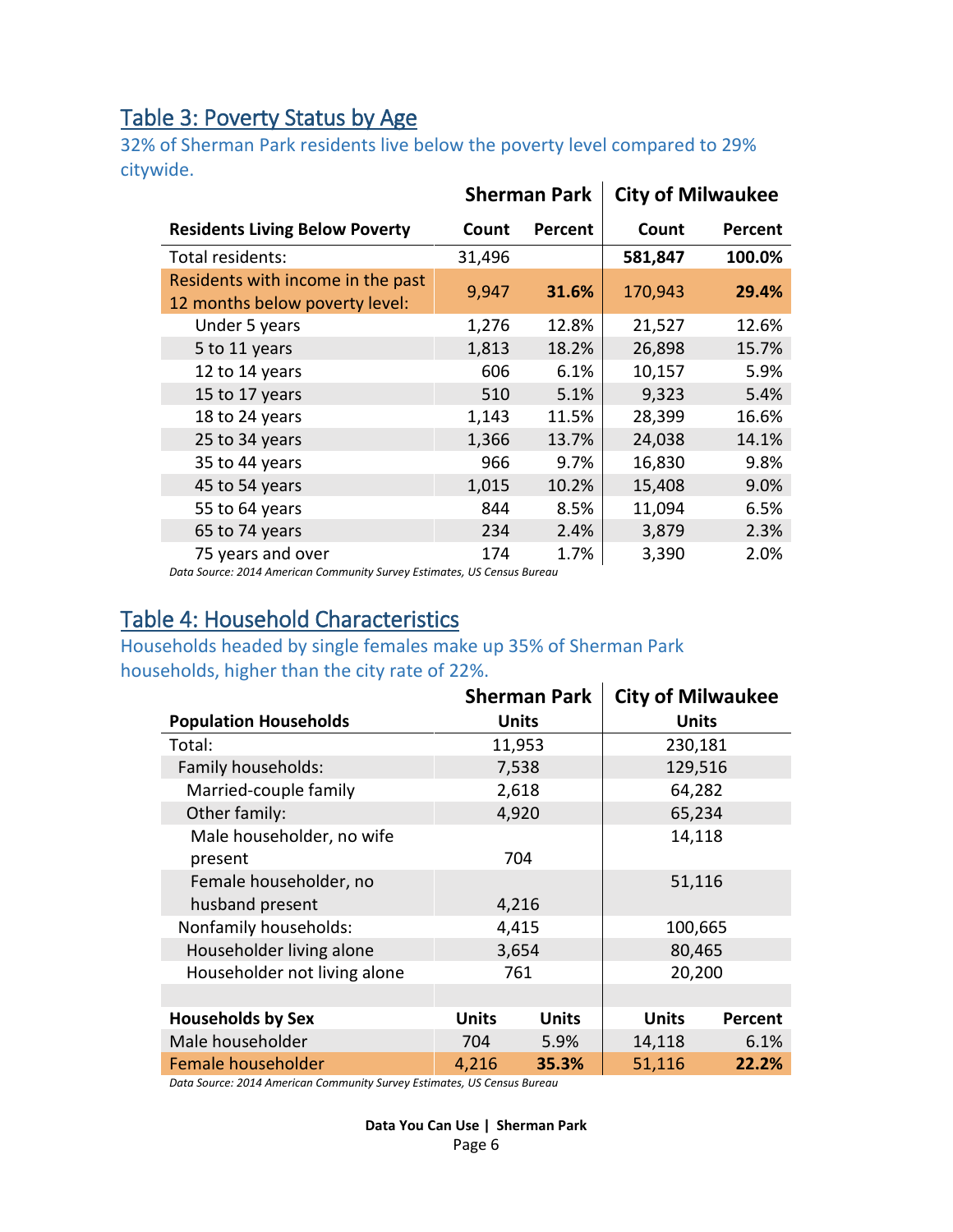#### <span id="page-6-0"></span>Table 5: Vehicles per Household

The percentage of households in Sherman Park (20%) which have no vehicle available is nearly the same as the citywide percentage of 19%.

|                                                                         |              | <b>Sherman Park</b> | <b>City of Milwaukee</b> |         |
|-------------------------------------------------------------------------|--------------|---------------------|--------------------------|---------|
|                                                                         | <b>Units</b> | Percent             | <b>Units</b>             | Percent |
| Total:                                                                  | 11,953       | 100.0%              | 230,181                  | 100.0%  |
| No vehicle available                                                    | 2,325        | 19.5%               | 42,428                   | 18.4%   |
| 1 vehicle available                                                     | 6,268        | 52.4%               | 104,003                  | 45.2%   |
| 2 vehicles available                                                    | 2,802        | 23.4%               | 64,654                   | 28.1%   |
| 3 vehicles available                                                    | 434          | 3.6%                | 14,780                   | 6.4%    |
| 4 or more vehicles available                                            | 124          | 1.0%                | 4,316                    | 1.9%    |
| Data Source: 2014 American Community Survey Estimates, US Census Rureau |              |                     |                          |         |

#### *Data Source: 2014 American Community Survey Estimates, US Census Bureau*

#### <span id="page-6-1"></span>Table 6: Employment Status by Sex

A higher rate (45%) of 20 to 64-year-old Sherman Park residents are not working compared with 36% citywide.

|                       |              |                             | <b>Sherman Park</b>      |        |                       | <b>City of Milwaukee</b><br><b>Not</b> |                      |                      |        |                       |
|-----------------------|--------------|-----------------------------|--------------------------|--------|-----------------------|----------------------------------------|----------------------|----------------------|--------|-----------------------|
|                       | <b>Total</b> | <u>In</u><br>labor<br>force | Not in<br>labor<br>force | $UnR*$ | <b>Not</b><br>working | <b>Total</b>                           | In<br>labor<br>force | in<br>labor<br>force | $UnR*$ | <b>Not</b><br>working |
| Age 20 to<br>64 years | 18,589       | 72.9%                       | 27.1%                    | 18.0%  | 45.1%                 | 360,980                                | 76.1%                | 23.9%                | 12.4%  | 36.3%                 |
| <b>SEX</b>            |              |                             |                          |        |                       |                                        |                      |                      |        |                       |
| Male                  | 8,115        | 72.4%                       | 27.6%                    | 23.6%  | 51.2%                 | 173,389                                | 78.0%                | 22.0%                | 13.8%  | 35.8%                 |
| Female                | 10,474       | 73.4%                       | 26.6%                    | 13.9%  | 40.5%                 | 187,591                                | 74.3%                | 25.7%                | 11.0%  | 36.7%                 |
| With                  |              |                             |                          |        |                       |                                        |                      |                      |        |                       |
| kids under<br>6 yrs   | 1,770        | 78.3%                       | 21.7%                    | 18.4%  | 40.1%                 | 32,570                                 | 75.6%                | 24.4%                | 17.3%  | 41.7%                 |

*Data Source: 2014 American Community Survey Estimates, US Census Bureau*

\*UnR stands for "Unemployment Rate," or percentage of the labor force that is unemployed and actively seeking employment.

Not working is the percentage of people who are not in the labor force, combined with those who are unemployed.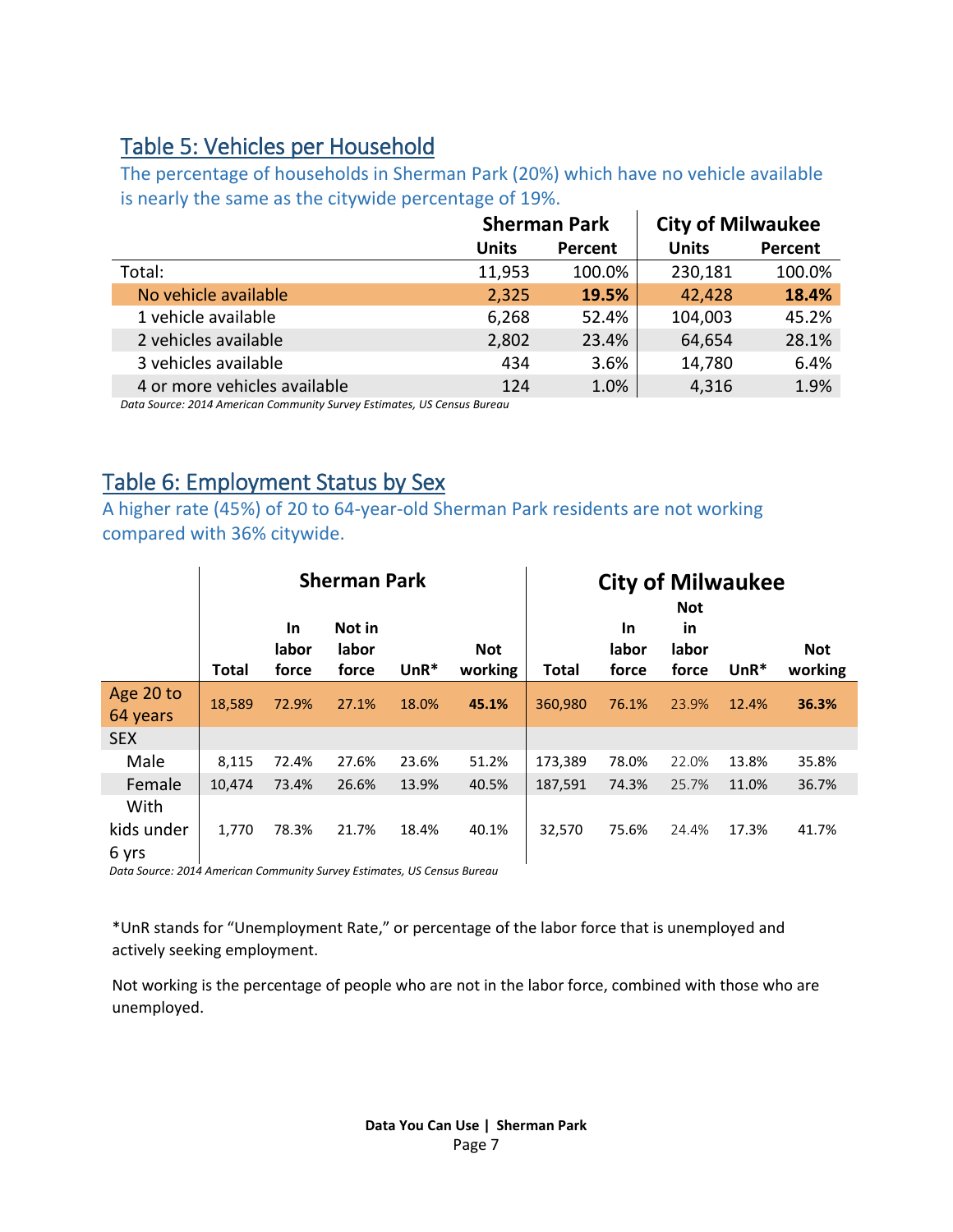## Table 7: Employment Sector by Sex

Estimated median earnings in Sherman Park are \$25,737, lower than the city rate of \$27,285.

<span id="page-7-0"></span>

|                                                                        | <b>Sherman Park</b> |                     |       |        |                    | <b>City of Milwaukee</b> |                     |       |        |                    |
|------------------------------------------------------------------------|---------------------|---------------------|-------|--------|--------------------|--------------------------|---------------------|-------|--------|--------------------|
| <b>Employed Population</b><br>by Occupation                            | Total               | Percent<br>Employed | Male  | Female | Median<br>earnings | Total                    | Percent<br>Employed | Male  | Female | Median<br>earnings |
| Civilian employed:<br>population 16 years<br>and over                  | 12,083              | 100.0%              | 40.3% | 59.7%  | \$25,737           | 257,610                  | 100.0%              | 48.3% | 51.7%  | \$27,285           |
| Management,<br>business, science,<br>and arts occupations:             | 3,249               | 26.9%               | 32.9% | 67.1%  | \$38,219           | 77,758                   | 30.2%               | 41.8% | 58.2%  | \$44,288           |
| Service occupations:                                                   | 3,152               | 26.1%               | 31.1% | 68.9%  | \$15,463           | 62,232                   | 24.1%               | 41.1% | 58.9%  | \$17,061           |
| Sales and office<br>occupations:                                       | 3,263               | 27.0%               | 25.9% | 74.1%  | \$27,606           | 59,235                   | 23.0%               | 33.9% | 66.1%  | \$25,144           |
| Natural resources,<br>construction, and<br>maintenance<br>occupations: | 416                 | 3.4%                | 93.3% | 6.7%   | <b>NA</b>          | 14,357                   | 5.6%                | 93.7% | 6.3%   | \$31,440           |
| Production,<br>transportation, and<br>material moving<br>occupations:  | 2,003               | 16.6%               | 79.2% | 20.8%  | \$26,516           | 44,028                   | 17.1%               | 74.4% | 25.6%  | \$26,075           |

*Data Source: 2014 American Community Survey Estimates, US Census Bureau*

NA = Data not available.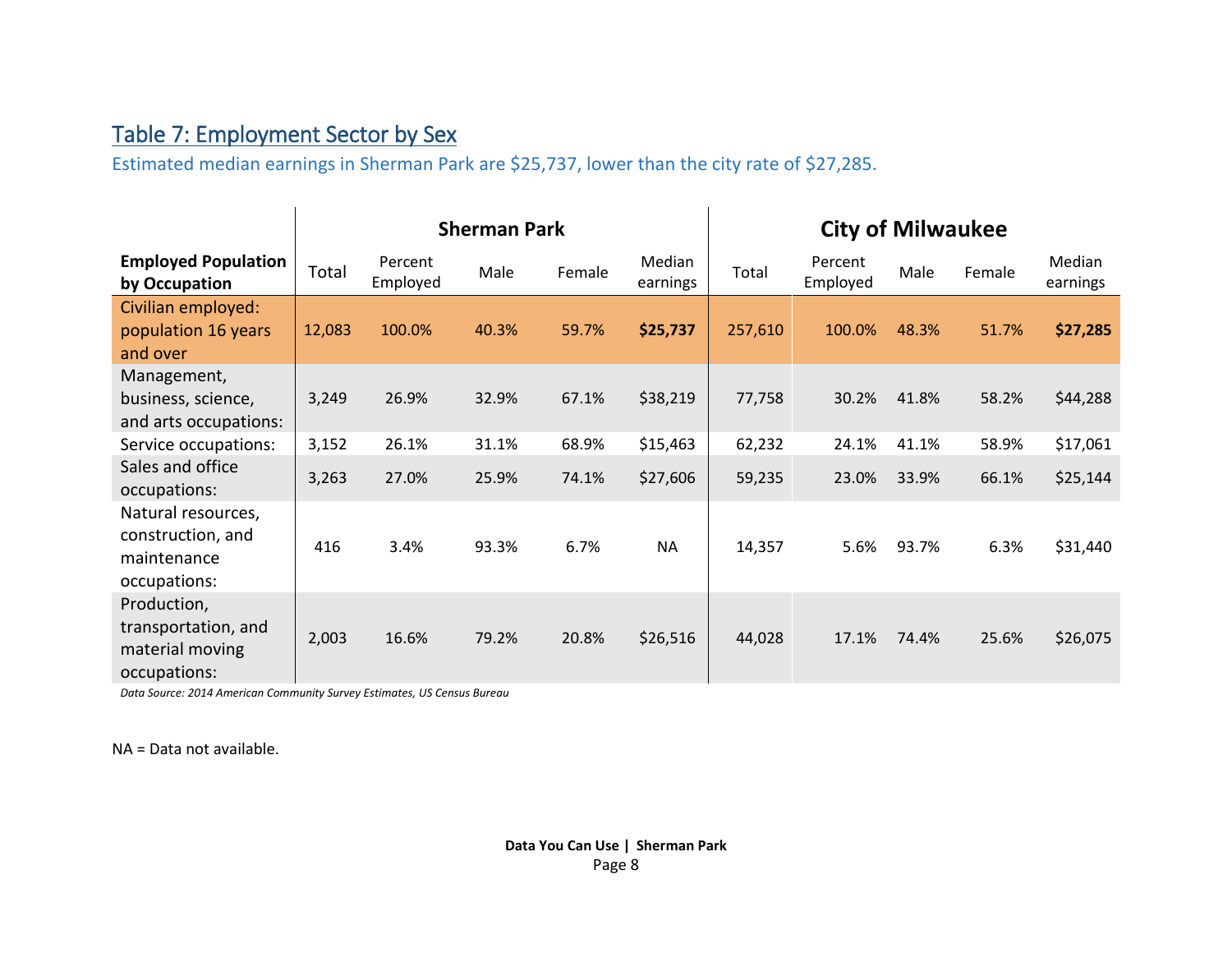## <span id="page-8-0"></span>Table 8: Educational Attainment by Age

The percentage of the population that has earned a bachelor's degree or higher in Sherman Park (12.2%) is slightly less than half the City rate (29.7%) for 25 to 34 year-olds.

|                                                                         |                     |         |         | City of          |
|-------------------------------------------------------------------------|---------------------|---------|---------|------------------|
|                                                                         | <b>Sherman Park</b> |         |         | <b>Milwaukee</b> |
|                                                                         | Count               | Percent | Count   | Percent          |
| Total:                                                                  | 22,216              |         | 438,385 |                  |
| 18 to 24 years:                                                         | 3,239               |         | 77,941  |                  |
| Less than high school diploma                                           | 663                 | 20.5%   | 13,232  | 17.0%            |
| High school graduate (includes equivalency)                             | 1,182               | 36.5%   | 21,041  | 27.0%            |
| Some college, no bachelor's degree                                      | 1,264               | 39.0%   | 36,580  | 46.9%            |
| Bachelor's degree or higher                                             | 130                 | 4.0%    | 7,088   | 9.1%             |
|                                                                         |                     |         |         |                  |
| 25 to 34 years:                                                         | 4,492               |         | 99,785  |                  |
| Less than high school diploma                                           | 531                 | 11.8%   | 13,783  | 13.8%            |
| High school graduate (includes equivalency)                             | 1,503               | 33.5%   | 24,797  | 24.9%            |
| Some college, no bachelor's degree                                      | 1,784               | 39.7%   | 31,596  | 31.7%            |
| Bachelor's degree or higher                                             | 548                 | 12.2%   | 29,609  | 29.7%            |
|                                                                         |                     |         |         |                  |
| 35 to 64 years:                                                         | 11,918              |         | 205,374 |                  |
| Less than high school diploma                                           | 1,687               | 14.2%   | 37,092  | 18.1%            |
| High school graduate (includes equivalency)                             | 4,037               | 33.9%   | 63,941  | 31.1%            |
| Some college, no bachelor's degree                                      | 4,034               | 33.8%   | 61,073  | 29.7%            |
| Bachelor's degree or higher                                             | 2,160               | 18.1%   | 43,268  | 21.1%            |
|                                                                         |                     |         |         |                  |
| 65 years and over:                                                      | 2567                |         | 55,285  |                  |
| Less than high school diploma                                           | 772                 | 30.1%   | 14,819  | 26.8%            |
| High school graduate (includes equivalency)                             | 784                 | 30.5%   | 20,177  | 36.5%            |
| Some college, no bachelor's degree                                      | 1401                | 54.6%   | 11,146  | 20.2%            |
| Bachelor's degree or higher                                             | 720                 | 28.0%   | 9,143   | 16.5%            |
| Data Source: 2014 American Community Survey Estimates, US Census Bureau |                     |         |         |                  |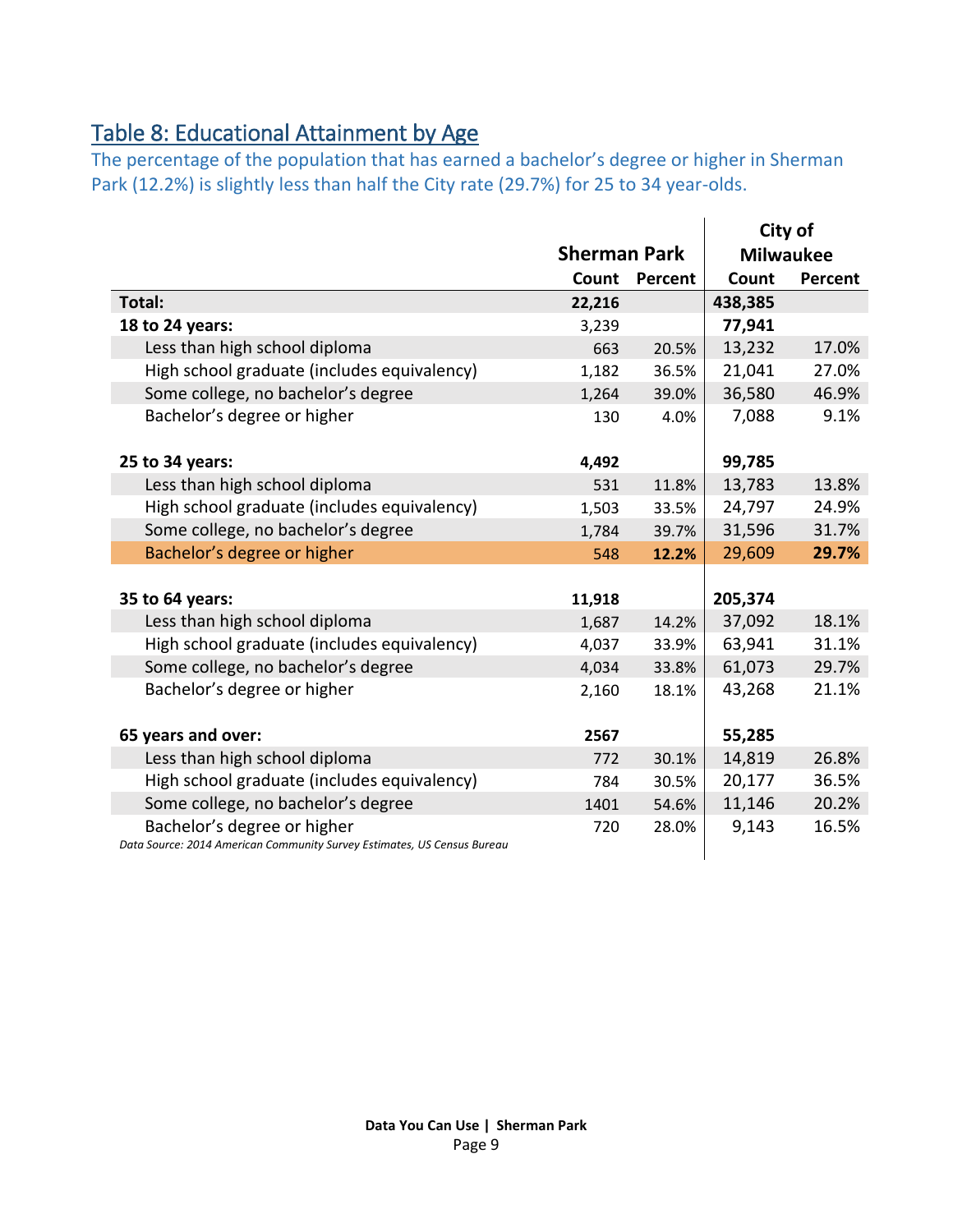### <span id="page-9-0"></span>Table 9: Occupancy Characteristics

|                            |        | <b>Sherman Park</b> | <b>City of Milwaukee</b> |         |
|----------------------------|--------|---------------------|--------------------------|---------|
| <b>Housing Status</b>      | Units  | Percent             | <b>Units</b>             | Percent |
| <b>Total housing units</b> | 13,840 |                     | 257,965                  |         |
| <b>Vacant Units</b>        | 1,887  | 13.6%               | 27,784                   | 10.8%   |
| Owner and renter           | 11,953 | 86.4%               | 230,181                  | 89.2%   |
| Owner occupied             | 5,165  | 43.2%               | 99,034                   | 43.0%   |
| Renter occupied            | 6,788  | 56.8%               | 131,147                  | 57.0%   |

The vacancy rate in Sherman Park (14%) is higher than the City rate (11%).

*Data Source: 2014 American Community Survey Estimates, US Census Bureau*

#### <span id="page-9-1"></span>Table 10: Occupied Housing Unit Structures

The percentage of Owner Occupied housing units in Sherman Park (43%) is the same as the percentage in the City of Milwaukee.  $\overline{1}$ 

|                       |              | <b>Sherman Park</b> |              |              | <b>City of Milwaukee</b> |              |
|-----------------------|--------------|---------------------|--------------|--------------|--------------------------|--------------|
|                       | <b>Total</b> | <b>OO</b>           | Rented       | <b>Total</b> | <b>OO</b>                | Rented       |
|                       | <b>Units</b> | <b>Units</b>        | <b>Units</b> | <b>Units</b> | <b>Units</b>             | <b>Units</b> |
| <b>Occupied units</b> | 11,953       | 5,165               | 6,788        | 230,181      | 99,034                   | 131,147      |
|                       |              | (43.2%)             | (56.8%)      |              | (43.0%)                  | (57.0%)      |
| UNITS IN STRUCTURE    |              |                     |              |              |                          |              |
| 1, detached           | 41.0%        | 71.1%               | 18.1%        | 42.1%        | 76.6%                    | 16.0%        |
| 1, attached           | 15.8%        | 9.7%                | 20.5%        | 6.8%         | 5.6%                     | 7.7%         |
| 2 apartments          | 33.4%        | 17.9%               | 45.2%        | 19.3%        | 10.8%                    | 25.8%        |
| 3 or 4 apartments     | 4.4%         | 0.4%                | 7.5%         | 7.3%         | 1.1%                     | 12.0%        |
| 5 to 9 apartments     | 2.5%         | 0.1%                | 4.4%         | 5.9%         | 0.8%                     | 9.7%         |
| 10 or more            | 2.6%         | 0.5%                | 4.2%         | 18.3%        | 4.5%                     | 28.6%        |
| apartments            |              |                     |              |              |                          |              |
| Mobile home/other     | 0.2%         | 0.3%                | 0.1%         | 0.4%         | 0.6%                     | 0.2%         |

*Data Source: 2014 American Community Survey Estimates, US Census Bureau*

OO= Owner Occupied.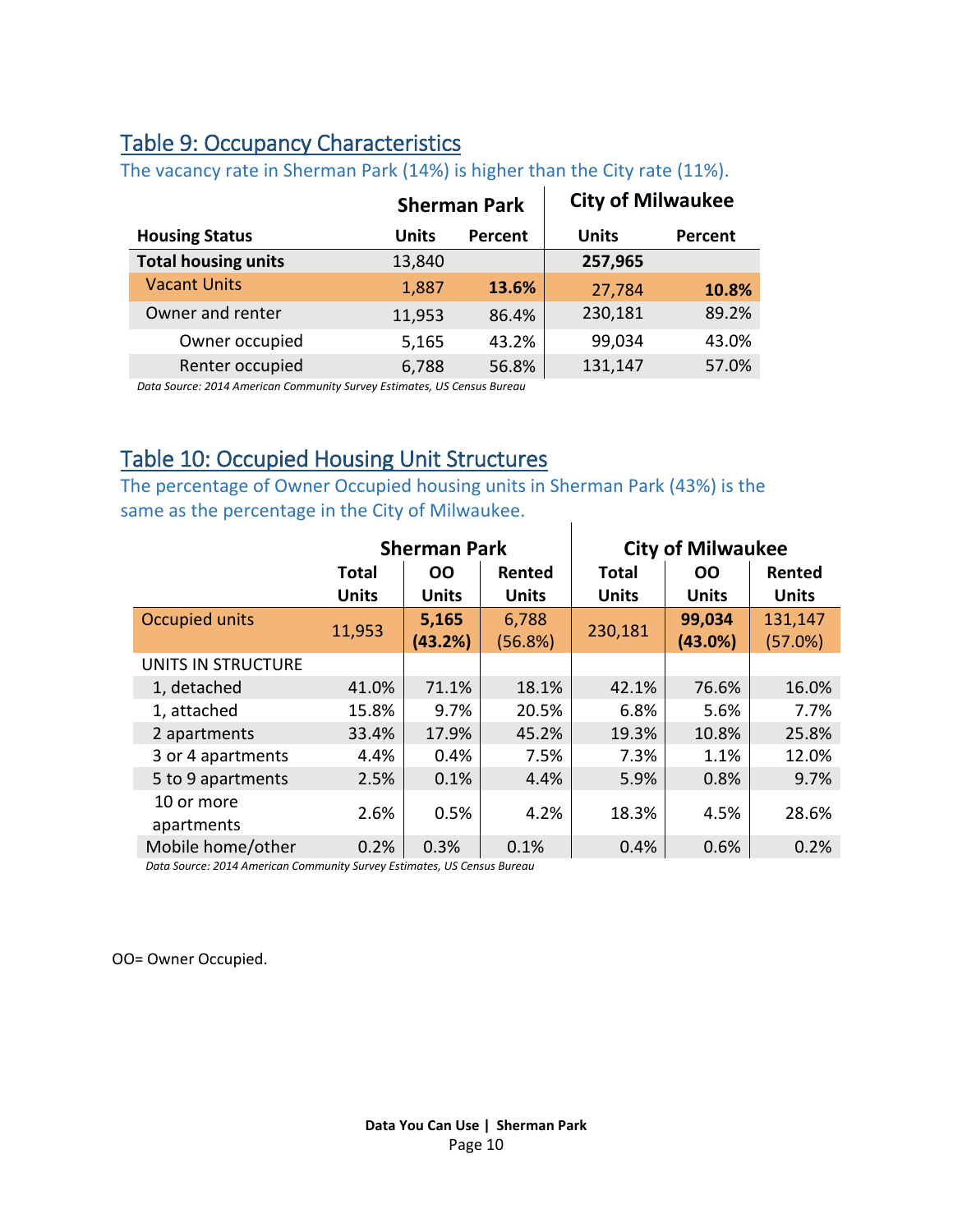#### <span id="page-10-0"></span>Table 11: Occupant Bedrooms

The largest percentage of houses in Sherman Park (43%) have two bedrooms, higher than the citywide percentage (36%).  $\ddot{\phantom{a}}$ 

|                          |        | <b>Sherman Park</b> | <b>City of Milwaukee</b> |         |
|--------------------------|--------|---------------------|--------------------------|---------|
| <b>Occupant Bedrooms</b> | Count  | Percent             | Count                    | Percent |
| Total:                   | 13,840 |                     | 257,965                  |         |
| No bedroom               | 65     | 0.5%                | 7,930                    | 3.1%    |
| 1 bedroom                | 1,183  | 8.5%                | 42,557                   | 16.5%   |
| 2 bedrooms               | 5,895  | 42.6%               | 92,693                   | 35.9%   |
| 3 bedrooms               | 4,877  | 35.2%               | 85,613                   | 33.2%   |
| 4 bedrooms               | 1,505  | 10.9%               | 22,826                   | 8.8%    |
| 5 or more bedrooms       | 315    | 2.3%                | 6,346                    | 2.5%    |

*Data Source: 2014 American Community Survey Estimates, US Census Bureau*

#### <span id="page-10-1"></span>Table 12: Year Housing Units Built

Nearly half (43%) of the occupied units in Sherman Park were built in 1939 or earlier, compared to 37% citywide.  $\mathbf{I}$ 

|                             | <b>Sherman Park</b>   |                           |                        | <b>City of Milwaukee</b>     |                           |                        |
|-----------------------------|-----------------------|---------------------------|------------------------|------------------------------|---------------------------|------------------------|
|                             | Total<br><b>Units</b> | <b>OO</b><br><b>Units</b> | Rented<br><b>Units</b> | <b>Total</b><br><b>Units</b> | <b>OO</b><br><b>Units</b> | Rented<br><b>Units</b> |
| Occupied housing<br>units   | 11,953                | 5,165                     | 6,788                  | 230,181                      | 99,034                    | 131,147                |
| <b>Year Structure Built</b> |                       |                           |                        |                              |                           |                        |
| 2010 to later               | 0.1%                  | 0.0%                      | 0.2%                   | 0.4%                         | 0.2%                      | 0.6%                   |
| 2000 to 2009                | 0.7%                  | 0.9%                      | 0.5%                   | 3.5%                         | 3.6%                      | 3.5%                   |
| 1980 to 1999                | 2.7%                  | 1.5%                      | 3.5%                   | 7.1%                         | 4.4%                      | 9.1%                   |
| 1960 to 1979                | 8.1%                  | 5.3%                      | 10.3%                  | 19.7%                        | 16.6%                     | 22.0%                  |
| 1940 to 1959                | 45.1%                 | 46.1%                     | 44.4%                  | 32.3%                        | 40.0%                     | 26.5%                  |
| 1939 or earlier             | 43.3%                 | 46.3%                     | 41.1%                  | 37.0%                        | 35.2%                     | 38.3%                  |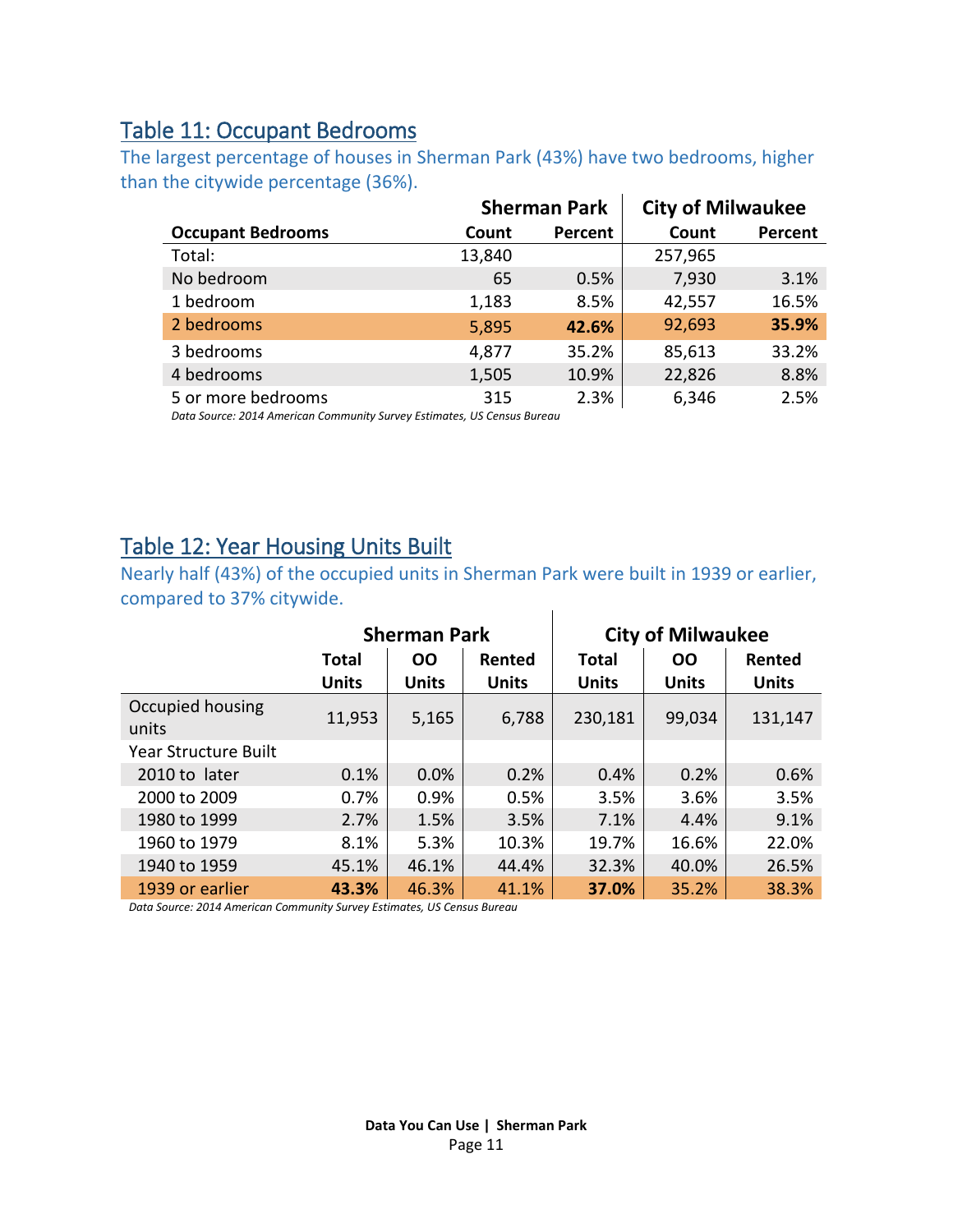## <span id="page-11-0"></span>Table 13: Rent Paid by Renters

In both Sherman Park and the City, the most common monthly rental rate is \$800-\$899.

|                                                                                         | <b>Sherman Park</b> |         | <b>City of Milwaukee</b> |         |
|-----------------------------------------------------------------------------------------|---------------------|---------|--------------------------|---------|
| <b>Rent Paid</b>                                                                        | <b>Units</b>        | Percent | <b>Units</b>             | Percent |
| Total                                                                                   | 6,788               |         | 131,147                  | 100.0%  |
| With cash rent:                                                                         | 6,630               | 97.7%   | 128,661                  | 98.1%   |
| Less than \$100                                                                         | 62                  | 0.9%    | 546                      | 0.4%    |
| \$100 to \$149                                                                          | 5                   | 0.1%    | 404                      | 0.3%    |
| \$150 to \$199                                                                          | $\overline{4}$      | 0.1%    | 742                      | 0.6%    |
| \$200 to \$249                                                                          | 10                  | 0.1%    | 2,951                    | 2.3%    |
| \$250 to \$299                                                                          | 56                  | 0.8%    | 1,519                    | 1.2%    |
| \$300 to \$349                                                                          | 72                  | 1.1%    | 1,740                    | 1.3%    |
| \$350 to \$399                                                                          | 114                 | 1.7%    | 2,018                    | 1.5%    |
| \$400 to \$449                                                                          | 57                  | 0.8%    | 2,038                    | 1.6%    |
| \$450 to \$499                                                                          | 84                  | 1.2%    | 2,934                    | 2.2%    |
| \$500 to \$549                                                                          | 149                 | 2.2%    | 5,250                    | 4.0%    |
| \$550 to \$599                                                                          | 278                 | 4.1%    | 6,869                    | 5.2%    |
| \$600 to \$649                                                                          | 235                 | 3.5%    | 7,848                    | 6.0%    |
| \$650 to \$699                                                                          | 539                 | 7.9%    | 10,403                   | 7.9%    |
| \$700 to \$749                                                                          | 650                 | 9.6%    | 11,619                   | 8.9%    |
| \$750 to \$799                                                                          | 688                 | 10.1%   | 10,931                   | 8.3%    |
| \$800 to \$899                                                                          | 1,246               | 18.4%   | 19,448                   | 14.8%   |
| \$900 to \$999                                                                          | 1,095               | 16.1%   | 12,896                   | 9.8%    |
| \$1,000 to \$1,249                                                                      | 913                 | 13.5%   | 17,361                   | 13.2%   |
| \$1,250 to \$1,499                                                                      | 297                 | 4.4%    | 6,448                    | 4.9%    |
| \$1,500 to \$1,999                                                                      | 76                  | 1.1%    | 3,321                    | 2.5%    |
| \$2,000 or more                                                                         |                     |         | 1,375                    | 1.0%    |
| No cash rent<br>Data Source: 2014 American Community Survey Estimates, US Census Rureau | 158                 | 2.3%    | 2,486                    | 1.9%    |